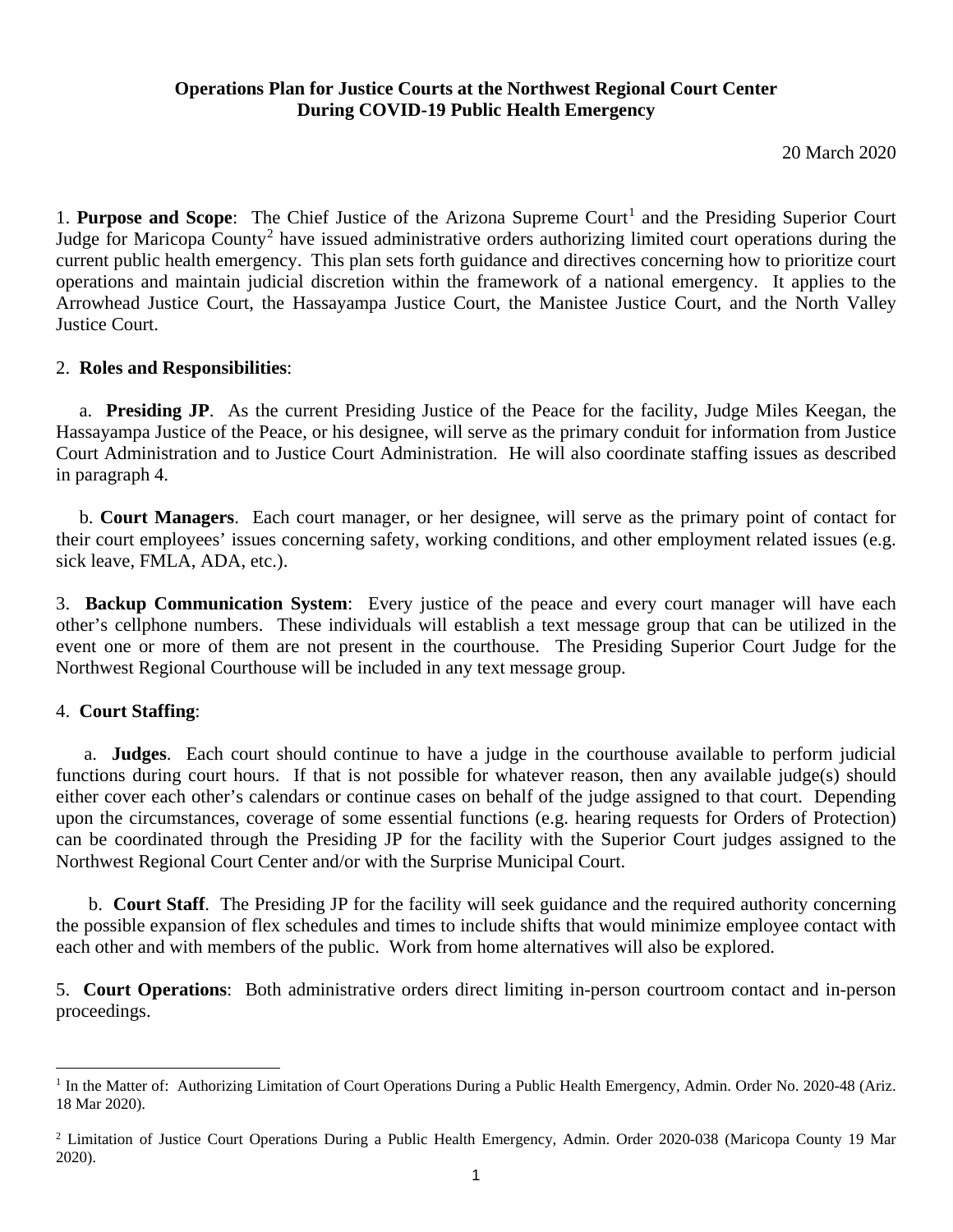a. **Priority Cases**. Resources shall always be directed to hear cases involving Orders of Protection, Injunctions Against Harassment, in-custody defendants appearing by video, and people who have an active warrant for their arrest.

# b. **Civil and Criminal Arraignments**.

 (i) Continuances. Both administrative orders direct judges to liberally granted requests for continuances. Prior to either order being issued, some courts, *sua sponte*, continued civil and criminal traffic arraignments as well as criminal pre-trial conferences. A sample order is at attachment one. These and other types of court initiated continuances will continue.

 (ii) Appearances. Court personnel will limit the number of people who can be in the lobby at any one time. Some issues can be resolved at the front counter and those practices will continue. For people who need to interact with a judge, court personnel will limit the number of people who can be present in a courtroom at any one time.

#### c. **Residential Eviction Actions**.

 (i) Initial Appearances. Attorneys representing landlords will be encouraged to appear telephonically. Tenants will be notified that they can also request to appear by telephone. For example, some courts will staple a small colored piece of paper to the summons directing tenants to e-mail their telephone number to the court if they desire to appear by telephone. Another option is for court staff to collect a tenant's telephone number at the front counter and request that the tenant appear by phone from their car. The landlord attorneys will be encouraged to file a copy of the tenant leger with the court at the time they file their proposed form of judgment.<sup>[3](#page-1-0)</sup>

 (ii) Trials. Trials will likely need to be held in person, subject to personal distance standards. Some or all of the witnesses can appear by telephone.

 d. **Other Considerations**. Some courts already conduct garnishment hearings, civil pre-trial conferences, default hearings, and civil traffic hearings telephonically. These procedures will continue and will be expanded. In addition, courts will encourage parties who have been defaulted to file motions to set aside those defaults.

6. **Alternate Forms of Communication with Courts**. When they call into a court, and through social media and through other platforms, litigants are encouraged to contact courts by mail and electronically. For example, one court posted:

If you need to get something in writing (e.g. a request or a motion on an existing case) to the North Valley Justice Court, please feel free to send it either by fax or as an e-mail attachment.

[http://justicecourts.maricopa.gov/Locations/index.aspx?fbclid=IwAR2RlHin15J6vn4194IgfP5QGNqpN4BEHX](http://justicecourts.maricopa.gov/Locations/index.aspx?fbclid=IwAR2RlHin15J6vn4194IgfP5QGNqpN4BEHXv0foqsJjMzBzUZ6Dup5Icvn9Y) [v0foqsJjMzBzUZ6Dup5Icvn9Y](http://justicecourts.maricopa.gov/Locations/index.aspx?fbclid=IwAR2RlHin15J6vn4194IgfP5QGNqpN4BEHXv0foqsJjMzBzUZ6Dup5Icvn9Y)

7. **Weddings**. While weddings are a discretionary judicial function, they are an important public service, especially during a time when churches have been asked to close. In addition, the Northwest Regional Court Center is located near Luke Air Force Base and frequently receives requests for weddings from military members, which we have always performed free of charge.

<span id="page-1-0"></span> $\frac{1}{3}$ <sup>3</sup> RPEA  $5(d)(4)$  requires the landlord to serve the tenant with a document showing a six-month payment history in nonpayment of rent cases.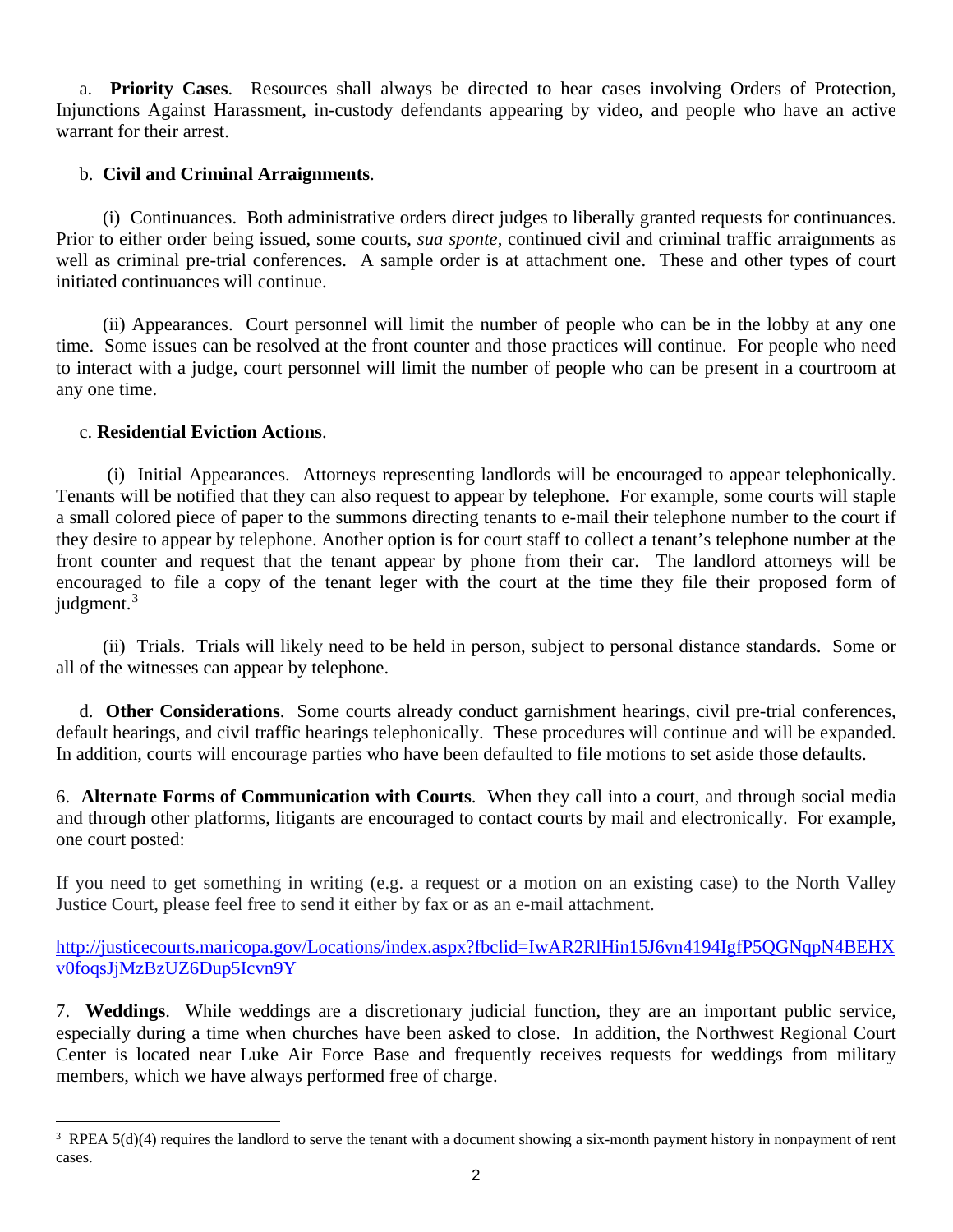a. Limitations on Weddings. The Chief Justice's order limits the number of people at a wedding to ten. The Superior Court order prohibits weddings from being performed inside a courthouse.

 b. Outside Weddings. Subject to a justice of the peace being available, weddings will continue to be performed upon request after business hours. To keep a crowd from forming at the courthouse entrance, wedding parties will be directed to a specific area of the parking lot (e.g. the party for wedding number one will stand near the flag pole with the American flag, etc.)